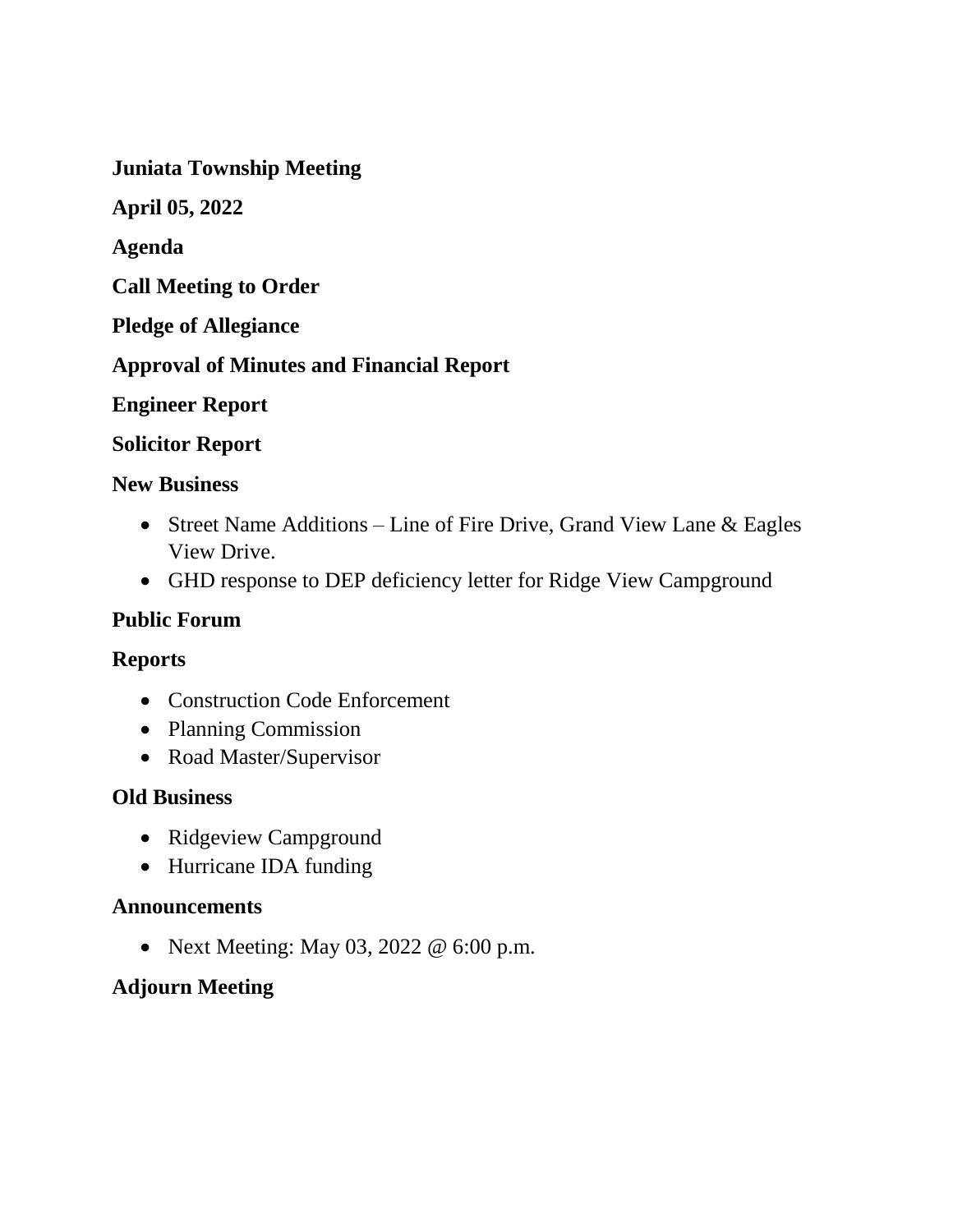# **Juniata Township Meeting**

# **March 01, 2022**

# **Minutes**

Chairman Stein called the meeting to order at 6:00 p.m. at the Juniata Township Municipal Building and led the meeting in the Pledge of Allegiance.

# **Attendance**

Present:

- Greg Stein Chairman
- Dean Parks Co-chairman; Supervisor
- Leslie McDermott Secretary/Treasurer
- Jamie Catanese CEO/SEO
- Tom Levine Engineer
- Duane Dysard Roadmaster

Guests:

• See Attached

Reading and approval of the regular meeting minutes from the February 01, 2022 monthly township meeting.

Supervisor Parks motioned to accept the minutes as recorded for this meeting. Seconded by Chairman Stein. Unanimously approved by the Board.

The financial report was presented. Supervisor Parks motioned to approve the financial report as recorded for this meeting. Seconded by Chairman Stein. Unanimously approved by the Board.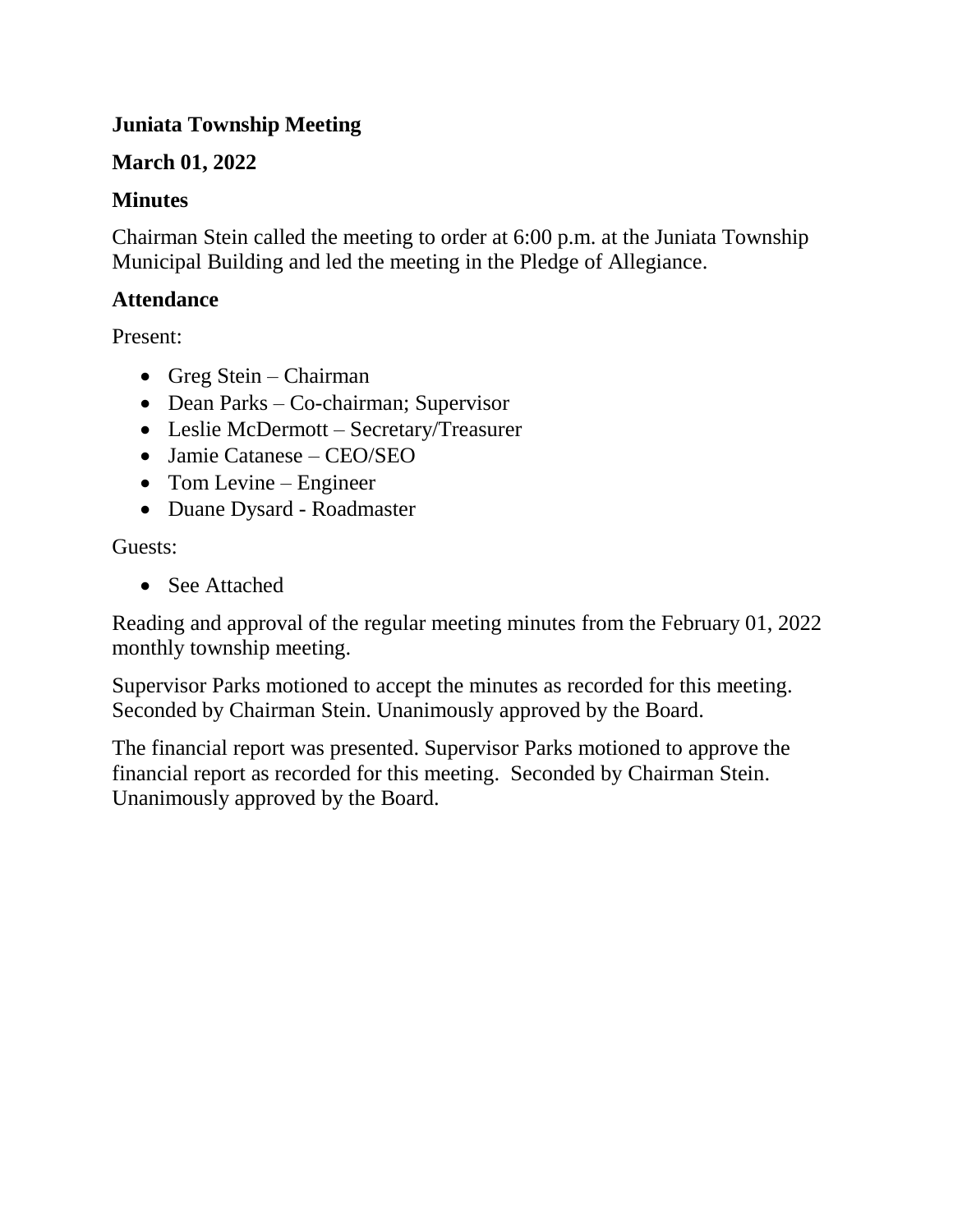### **Engineer Report**

• No report.

# **Solicitor Report**

• No report.

## **New Business**

# **Street Name Additions – Grand View Lane & Eagles View Drive**

 A request from the Huntingdon County Mapping Department was received to establish new street names in Juniata Township. The proposed street name is Grand View Lane and Eagles View Drive. The private drive is located off of Piney Ridge Road and is part of the James H Piltz subdivision plan.

Supervisor Parks motioned to approve the addition of Grand View Lane and Eagles View Drive to the Juniata Township Street naming ordinance. Seconded by Chairman Stein. Unanimously approved by the board.

# **Street Name Addition – Line of Fire Drive**

 A request from the Huntingdon County Mapping Department was received to establish a new street name in Juniata Township. The proposed street name is Line of Fire Drive. The private drive is located off of Piney Ridge on Roy Thompson's property.

Supervisor Parks motioned to approve the addition of Line of Fire Drive to the Juniata Township Street naming ordinance. Seconded by Chairman Stein. Unanimously approved by the board.

# **Public Forum**

• Butch Dysard reported that VREC placed a pole on the right of way on his property. Chairman Stein will check and contact VREC if necessary.

# **Construction Code Enforcement**

o See attached report

# **Planning Commission**

- o Planning Commission held first meeting February 28, 2022
	- Held elections:
		- Joe Biddle, Chairman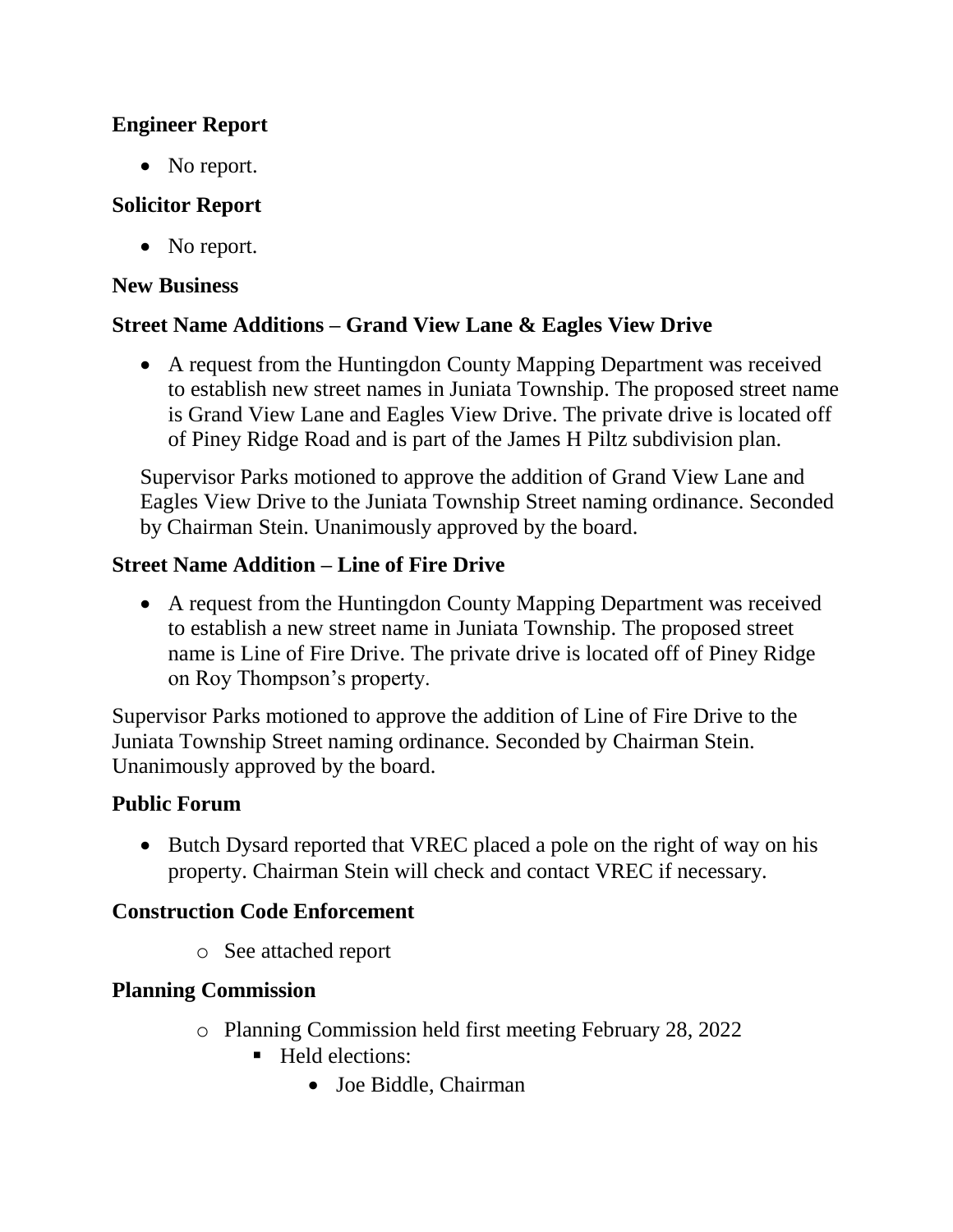- Chad Snare, Vice-Chairman
- Joe Dinardi, Secretary Treasurer
- Discussed objectives of commission.
- Planning to meet with Jim Lettiere of the Huntingdon County Planning Commission for guidance.
- Next meeting April 04, 2022.

### **Road Master/Supervisor**

- Power company is replacing underground power lines at Crestwood Estates. Will take approximately one month to complete.
- Plowing snow.
- River Road is soft. Potholes need filled.
- Tar and chip roads are being destroyed by plows.
- White truck is in bad shape. Each time it is used it needs repaired.
- Chairman Stein asked Butch to check drain tiles on Mountain Road.

# **Old Business**

- Township Road Safety
	- o Chairman Stein received information from Rich Irwin's office via the PA State Police:
		- $\approx 2016 2020$  there was 20 traffic accidents.
		- Provided map showing where the accidents were in the township.
		- Most accidents were from drivers hitting immovable objects.

# **Ridgeview Campground**

o No new developments.

# **ARPA Funding**

- o Secretary McDermott reported that the final rule expanded uses.
- o Funds may now be used for roads and bridges, stormwater, water and sewer infrastructure, parks and recreation, public buildings, vehicles and equipment, computers and software, upgrading meeting rooms and equipment, police and fire protection, emergency management, ambulance service, employee pay and benefits, and general